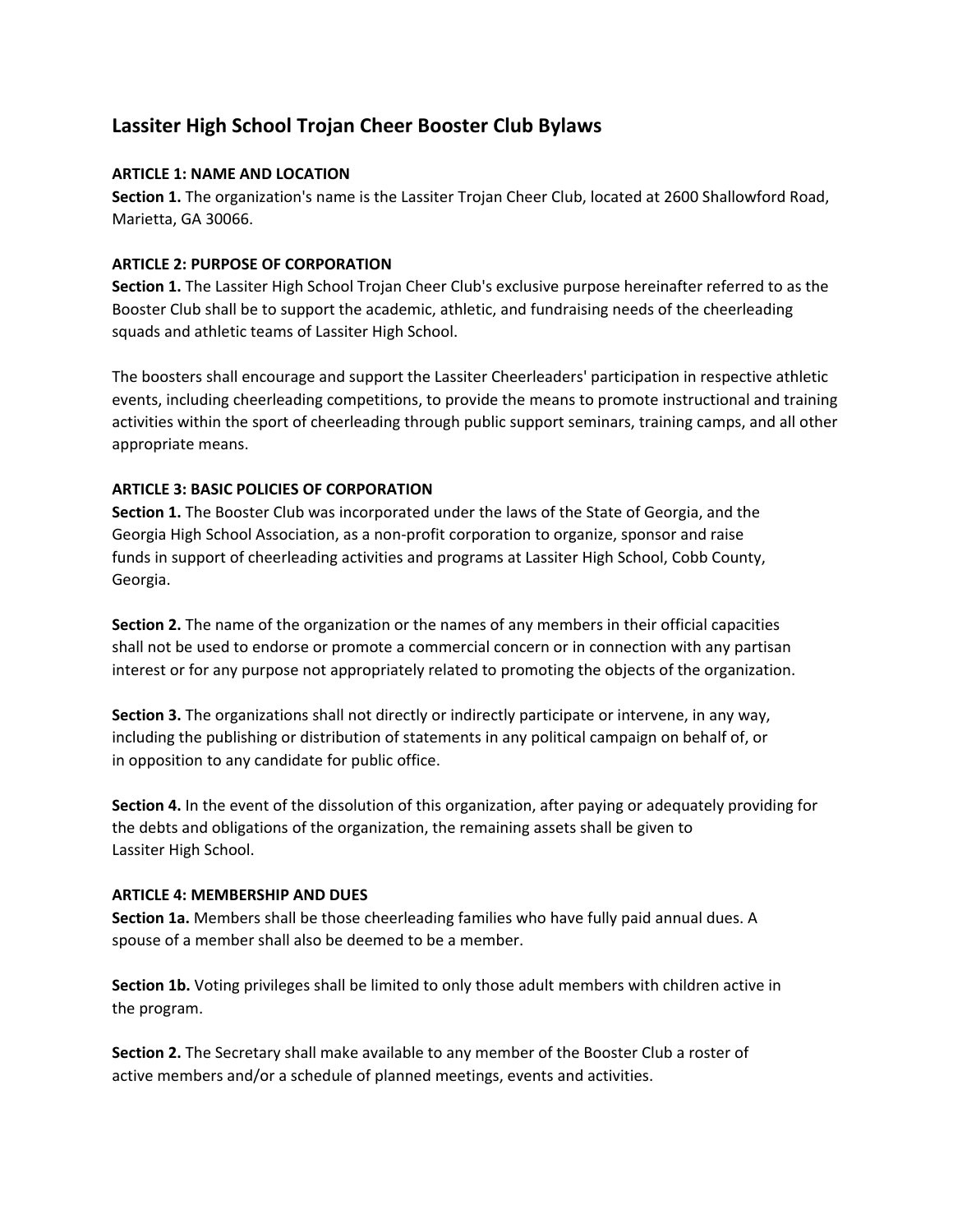**Section 3.** Membership fees are non‐refundable.

#### **ARTICLE 5: MEETINGS**

**Section 1.** Regular meeting of the full booster club membership shall be convened at least, but not limited to three times a year at a date, time, and location specified by the President/Co‐ Presidents of the Booster Club.

**Section 2.** Special meetings may be called by the President or a majority of the Board by five days notice have been given. The Board consists of the President/Co-Presidents, Vice-Presidents, Secretary and Treasurer.

**Section 3**. A majority of the members present at an official meeting shall constitute a quorum for the transaction of business of this Booster Club.

## **ARTICLE 6: OFFICERS AND THEIR ELECTION**

**Section 1.** Each Officer of this Booster Club shall be a member, meaning they have at least one child on at least one squad.

**Section 2.** The officers of this organization shall consist of a President, Vice President, Secretary, and Treasurer. No more than two persons may share an office. If there are Co‐Presidents, at least one needs to be a senior parent. Individuals serving in the President/Co‐President role need to have served on the Board in another capacity for at least one year.

When needed, a Treasurer in Training may be included to shadow the current Treasurer if that individual will be graduating/leaving at the end of the season. This Treasurer in Training position will not be a voting member of the Board.

**Section 3.** Officers shall be appointed via the following process. In January, an Expression of Interest Form will be sent to all current members of the LHS Cheer Program and current rising 9th‐grade members of the Junior Trojan Cheer program. This form is to be completed by anyone interested in being considered for one or more positions on the Board.

The deadline for submissions should be 48 hours after the Pre‐Tryout Meeting to allow incoming freshman parents who were not part of the Junior Program and may not have received the form in January to submit an expression of interest.

The outgoing, senior Board President will oversee the distribution and collection of these forms and present them to the Nominating Committee for discussion. Individuals will not be considered for a position without completing an Expression of Interest form, including current Board members.

**Section 4.** Officers shall serve until their successors are duly appointed. Officers may serve successive years, if appointed.

**Section 5.** A Nominating Committee shall consist of three to seven members appointed by the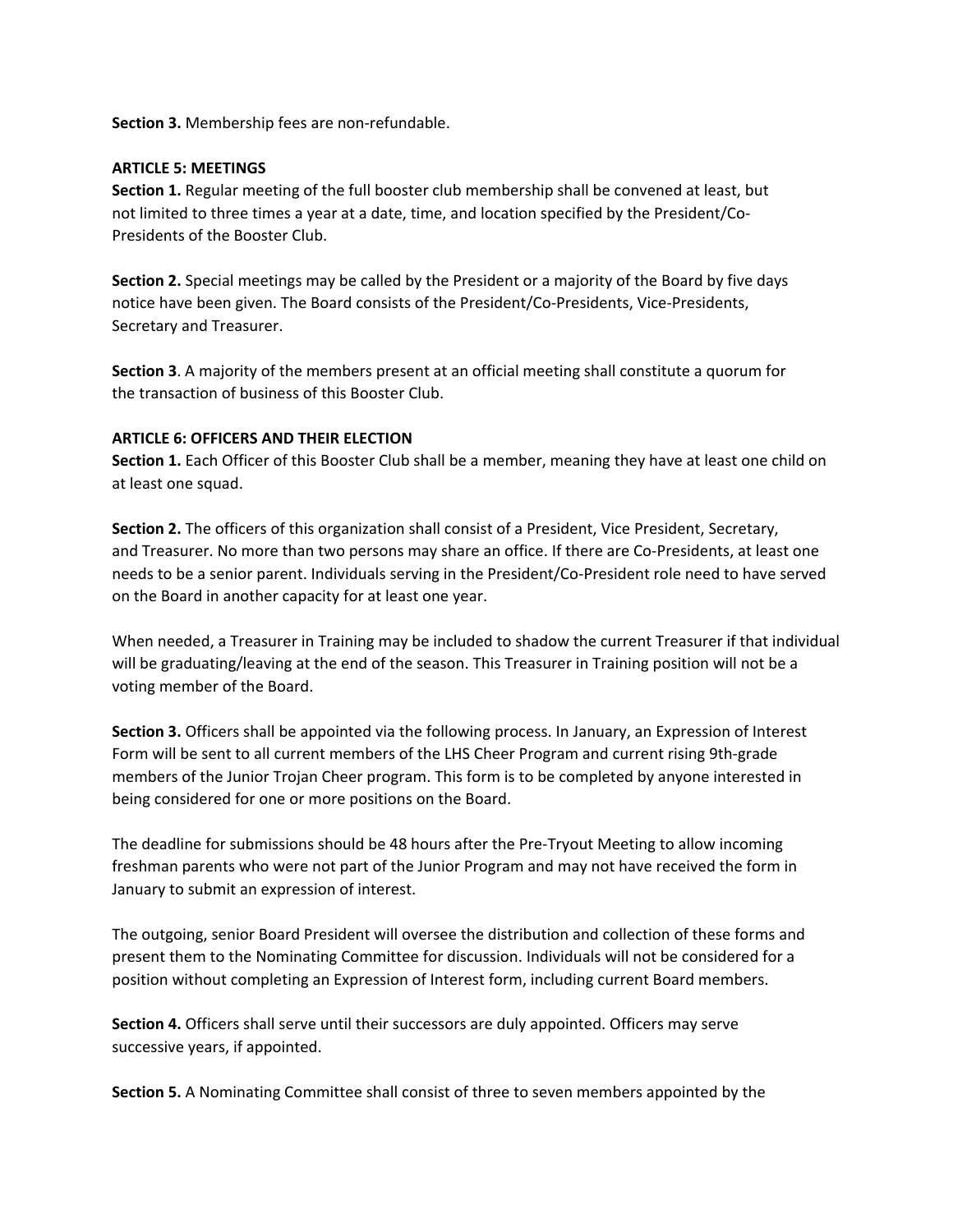current officers or a volunteer form. The Committee head will be the outgoing senior Board President. The remaining committee members will be additional outgoing senior parents (up to two) and parents of each lower grade level  $(9<sup>th</sup>, 10<sup>th</sup>, 11<sup>th</sup>).$ 

Members of the Nominating Committee cannot be seeking a position on the Board. The Committee will convene a meeting to review and discuss all Expression of Interest forms submitted by the deadline. The Committee will determine Board members for the upcoming year based on their qualifications and experience, attempting to appoint certain positions based on succession to ensure consistency from year to year.

**Section 6.** Only those who have signified their consent to serve through the Expression of Interest form shall be nominated for or appointed to such office.

**Section 7.** A vacancy occurring in any office after the start of the season shall be filled for the unexpired term by a person elected by a majority vote of the current officers.

## **ARTICLE 7: DUTIES OF OFFICERS**

**Section 1.** President: The President shall preside over all meetings of the Booster Club and all meetings of the officers and the Board. The President shall sign all contracts on behalf of the Booster Club, which the officers approve. The President may sign checks in the absence of the Treasurer. The outgoing President may serve in an advisory capacity to the Booster Club for one full year following his/her term.

**Section 2.** Vice Presidents: the VPs shall work closely with the President and shall be prepared to act accordingly in the absence of the President.

**Section 3.** Secretary: The Secretary shall record the minutes of all meetings, including general meetings of the Booster Club and Executive Sessions of the Board's Officers. The Secretary shall issue all notices of the general meetings and executive officer meetings. The Secretary shall maintain a listing of all active members, including names, addresses, and telephone numbers.

**Section 4.** Treasurer: The Treasurer shall receive and maintain custody of all finances relating to Booster Club, dues, and fundraisers. The Treasurer shall sign checks for the disbursement of Booster Club funds. The Treasurer shall keep accurate and up‐to‐date books and records of all financial transactions, including receipts and disbursements. If necessary, these records, vouchers, and receipts shall be provided to the officers for their examination. An audit may be performed upon request of the principal or current officers.

**Section 5.** Treasurer in Training: this individual will be appointed on an as‐needed basis. When the current Treasurer is in line to graduate or leave at the end of the season, they will train a replacement who will take over the program's finances the following year. The Treasurer in Training will not be a voting member of the Board.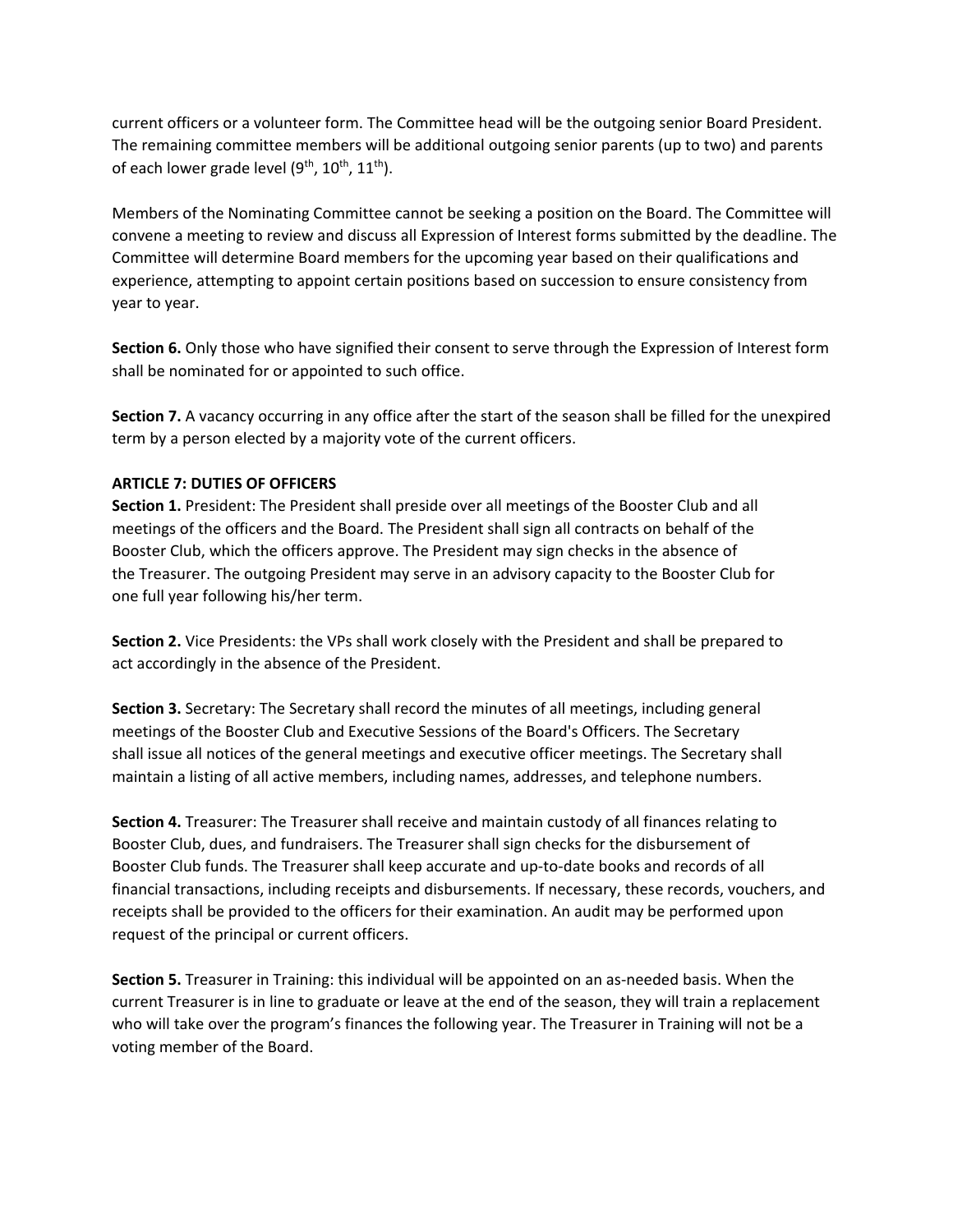**Section 6.** Every effort will be made to balance the officers between the parents of football, basketball, and competition cheerleaders and varying grade levels.

## **ARTICLE 8: FISCAL YEAR**

**Section 1.** The fiscal year of this Booster Club should begin on April 1 and end on March 31.

#### **ARTICLE 9: PARLIAMENTARY AUTHORITY**

**Section 1.** Parliamentary rules shall govern the meetings of this Booster Club.

#### **ARTICLE 10: AMENDMENTS**

**Section 1.** Booster Club bylaws may be amended at any regular meetings by a majority vote of members present and voting, if notice of the proposed amendments shall have been giving before the meeting.

## **ARTICLE 11: DISSOLUTION OF BOOSTER CLUB**

**Section 1.** In case of dissolution of the Trojan Cheer Booster Club, the Treasurer shall use remaining funds in the Booster Club treasury to pay any outstanding obligations of the Club. Any remaining money will be transferred to a booster club with the same like‐mindedness and purpose that hereinafter will be referred to as the "receiving organization." Such receiving organization will be determined by a majority vote of the members of the Booster Club at a meeting called for this purpose.

## **ARTICLE 12: REMOVAL OF BOARD MEMBERS**

**Section 1.** Board members may be removed from the Board as described for grounds and with procedures outlined below:

a) Unexcused absences from two consecutive meetings of the Board or

b) Conduct determined by a two-thirds vote of the Board to be detrimental to the interest of the program or

- c) Active opposition to the state purposes of the program or
- d) Failure to be in good standing financially with the program or
- e) Their cheerleader is removed for quits the program

**Section 2.** Any such member proposed to be removed shall be entitled to at least seven days written notice prior to the meeting at which such removal is to be considered.

## **ARTICLE 13: REMOVAL OF COMMITTEE CHAIRMAN AND/OR TEAM PARENT**

Section 1. Chairman and/or team parents may be removed from their position as described for grounds and with procedures outlined below:

a) Conduct determined by a two-thirds vote of the Board to be detrimental to the interest of the program

- b) Active opposition to stated purposes of the program or
- c) Their cheerleader is removed or quits the program or
- d) Failure to be in good standing with the program financially